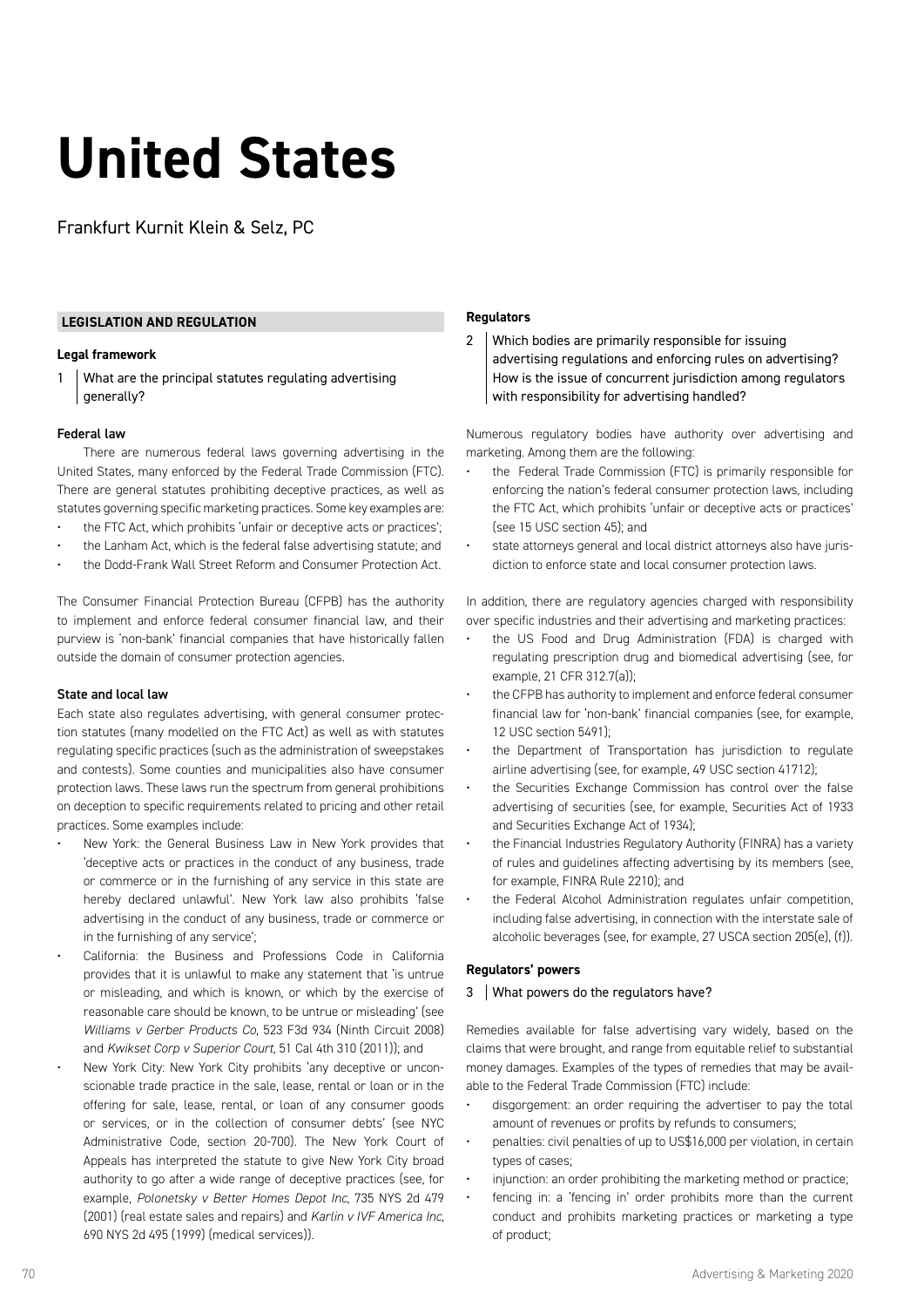- marketing practices: an order prohibiting engaging in certain types of marketing practices;
- trade name: an order barring the use of a deceptive trade name;
- disclosures: an order requiring certain disclosures to be included in future advertising;
- direct notification: an order requiring sending notices to consumers;
- consumer education: requiring the marketer to supply or publish information; and
- corrective advertising: an order requiring the advertiser to engage in corrective advertising:

*If a deceptive advertisement has played a substantial role in creating or reinforcing in the public's mind a false and material belief that lives on after the false advertising ceases, there is clear and continuing injury to competition and to the consuming public as consumers continue to make purchasing decisions based on the false belief. Since this injury cannot be averted by merely requiring respondent to cease disseminating the advertisement, we may appropriately order respondent to take affirmative action designed to terminate the otherwise continuing ill effects of the advertisement.* (*Novartis Corp v FTC*, 223 F3d 783 (DC Cir 2000).)

**Regulators' priorities**

# 4 What are the current major concerns of regulators?

Regulators in the United States have been particularly focused in recent months on disclosures by influencers and other endorsers of their connection with an advertiser. The Federal Trade Commission and the states have been actively pursuing measures and cases that require marketers to sufficiently disclose any material connection between the advertiser and the endorser speaking on their behalf. Other areas of concern are claims about native advertising (eg, adverts designed to mimic the look and feel of editorial content), 'Made in the USA' claims, environmental benefits, health and nutrition, the sufficiency of digital disclosures on small screens and mobile devices, and privacy.

# **Industry codes**

# $5$  Give brief details of any issued industry codes of practice. What are the consequences for non-compliance?

Self-regulation plays an important role in the advertising industry. Industry groups have promulgated respected and widely followed selfregulatory codes, and many advertising disputes are resolved through self-regulatory dispute mechanisms. Examples of self-regulatory groups, with advertising codes or dispute regulation programmes, include:

- the National Advertising Division (NAD), part of BBB National Programs, Inc, resolves truth-in-advertising disputes (see https:// bbbprograms.org/programs/nad);
- the Children's Advertising Review Unit (CARU), also part of BBB National Programs, Inc, resolves disputes regarding compliance with the CARU Self-Regulatory Guidelines for Children's Advertising (see https://bbbprograms.org/programs/caru);
- the Direct Selling Self-Regulatory Council (DSSRC), also part of BBB National Programs, Inc, resolves disputes regarding certain claims made by direct selling companies and their sales forces (see https://bbbprograms.org/programs/dssrc);
- the Better Business Bureau has issued its own Code of Advertising (see https://www.bbb.org/code-of-advertising);
- the Data and Marketing Association has issued numerous guidelines on marketing practices, such as the Guidelines for Ethical Business Practice (see www.the-dma.org);
- the Mobile Marketing Association has issued various guidelines for the mobile marketing industry (see www.mmaglobal.com); and
- the Brand Activation Association has issued industry guidance, including its Best Practices for Rebates (see www.ana.net/content/ show/id/brand-activation-info);

Participation in cases heard by advertising review programmes administered by the Council of Better Business Bureaus (CBBB), such as the NAD, the CARU and the DSSRC, is voluntary and their recommendations are not binding. However, regulators, particularly the Federal Trade Commission, have given notice that they will investigate cases referred to them by self-regulatory agencies where the marketer has declined to participate. Examples of remedies sought include:

- withdrawal: ceasing use of the advertising (or element of the advertising) that has been determined false or misleading;
- modifications: modifications to the advertising in the future as specified by the regulatory group;
- disclosures: adding specific information to the advertising that is deemed necessary in order to avoid consumer confusion or deception; and
- product name change: for example, removing 'all-day' from the 'one-a-day all-day energy' product name.

# **Authorisation**

6 Must advertisers register or obtain a licence?

No, not in the United States.

#### **Clearance**

7 | May advertisers seek advisory opinions from the regulator? Must certain advertising receive clearance before publication or broadcast?

The Federal Trade Commission (FTC)'s Rules of Practice provide that the FTC or its staff, in appropriate circumstances, may offer industry guidance in the form of an advisory opinion. Advisory opinions serve a public informational and educational function, in addition to their value to the opinion requesters. The basic requirements for obtaining advisory opinions, the limitations on their issuance and application, and the point at which both a request for an advisory opinion and the advisory opinion will be placed on the public record are described in sections 1.1 to 1.4 of the Commission's Rules of Practice, 16 CFR.

The major broadcast networks (such as ABC, CBS, NBC and Fox), as well as some others, require that commercials that air on their networks comply with their guidelines. In order to ensure compliance, the networks pre-clear commercials before they are accepted for broadcast.

Some industry groups provide ratings on entertainment products, to give consumers information about the content of those products. They include the Motion Picture Association of America (www.mpaa. org), the Entertainment Software Rating Board (www.esrb.org) and the Recording Industry Association of America (www.riaa.com).

Many industry groups have also issued self-regulatory guidelines that are applicable to the marketing of specific types of products. Examples include the Distilled Spirits Council of the United States (DISCUS) (www.discus.org) and the American Gaming Association (www.americangaming.org).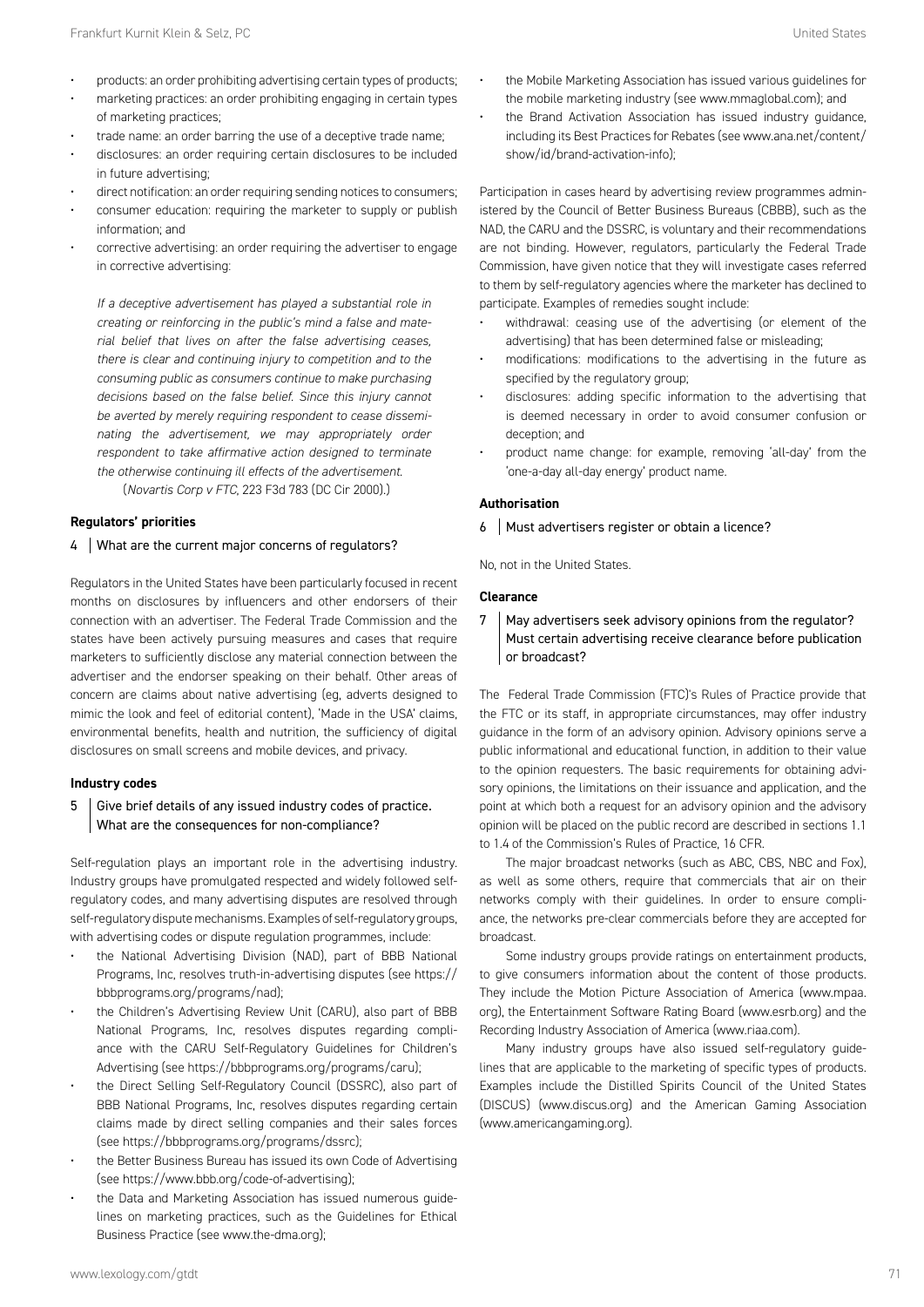# **PRIVATE ENFORCEMENT (LITIGATION AND ADMINISTRATIVE PROCEDURES)**

# **Challenging competitors advertising**

8 What avenues are available for competitors to challenge advertising? What are the advantages and disadvantages of the different avenues for challenging competitors' advertising?

The federal Lanham Act provides the main remedy (in addition to state law claims) for competitors to address false advertising claims. Section 43 of the Lanham Act provides, in relevant part:

Any person who, on or in connection with any goods or services, or any container for goods, uses in commerce any word, term, name, symbol, or device, or any combination thereof, or any false designation of origin, false or misleading description of fact, or false or misleading representation of fact which … in commercial advertising or promotion, misrepresents the nature, characteristics, qualities, or geographic origin of his or her or another person's goods, services, or commercial activities, shall be liable in a civil action by any person who believes that he or she is or is likely to be damaged by such act.

See 15 USC section 1125(a)(1)(B).

Additionally, many advertising disputes are resolved through selfregulatory dispute mechanisms such as the NAD and the CARU.

# **Public challenges**

9 | How may members of the public or consumer associations challenge advertising? Who has standing to bring a civil action or start a regulatory proceeding? On what grounds?

Private consumer actions for false advertising, including class actions, may be brought under state laws in various state and federal courts, as consumers in most states have standing under state false advertising statutes (see, for example, California Civil Code section 1780(a); NY General Business Law section 350).

# **Burden of proof**

# 10 Which party bears the burden of proof?

Private plaintiffs, as well as administrative authorities, bear the burden of proof in false advertising litigation.

# **Remedies**

# 11 What remedies may the courts or other adjudicators grant?

Temporary restraining orders prohibiting publication of advertising pending a preliminary injunction hearing are possible, but they are rarely granted. First Amendment concerns and the need for evidence of the meaning actually communicated are grounds for waiting for a hearing. However, where advertising makes a claim that is found to be literally false, a court may issue a temporary order prohibiting publication pending a hearing. Within a week to 10 days of a section 43(a) action, it should be possible to have a hearing – usually devoted to the interpretation of the advertising and the adequacy of the substantiation. Irreparable injury is presumed if likelihood of success on the merits of a false advertising claim is established by a direct competitor. In most cases the ruling on a preliminary injunction has been dispositive. Frequently, the parties consent to one hearing, combining the preliminary injunction hearing with the trial. Altering the advertising that has been preliminarily enjoined is usually less expensive than continuing the litigation. Permanent injunctions are granted without proof of lost sales.

One tactic that has met with mixed results is to pull the offending advertising and submit revised material to the court. In order to recover damages, a plaintiff must establish actual consumer confusion or deception or establish that the defendant's actions were intentionally deceptive, giving rise to a rebuttable presumption of consumer confusion. The court may treble actual damages and award attorneys' fees under sections 35 and 36 of the Lanham Act. A competitor's damages may include the profits obtained during the time that the false advertising was in use, as well as an amount equal to the cost of the advertising campaign to permit advertising to correct the misimpression. Such damages may only be available where the advertising was published wilfully and in bad faith.

# **Length of proceedings**

# 12 How long do proceedings normally take from start to conclusion?

A Lanham Act case instituted in a federal court may be concluded in a matter of months, if the parties consent to merge the trial with the preliminary hearing. However, the judge may reserve his or her decision and might take several months to decide, even whether to grant a preliminary hearing. Often the losing party will appeal the grant or denial of the preliminary injunction, as this is a strong indicator of the way the judge will rule even after hearing additional evidence. The appeal can be expedited and therefore only take a month, or may proceed normally and take three to six months or more. A full trial can take a year or more and be followed by an appeal. Damages are usually left for a later hearing, after the rendering of the decision on liability, and are rarely pursued, as once the only issue is the amount of money, settlement makes more economic sense.

# **Cost of proceedings**

13 How much do such proceedings typically cost? Are costs and legal fees recoverable?

A federal false advertising case moves quickly with the attendant costs during the first few weeks culminating in the preliminary injunction hearing mounting rapidly. Depending on the complexity of the claim (and whether scientific evidence and experts will be necessary or whether the claim is implied so that consumer perception studies are necessary), the cost could range from US\$100,000 to US\$500,000 (if a large US or global firm is retained). The prevailing party may recover reasonable attorney's fees, but only by the discretion of the judge and only on proving that the deception was knowing and wilful.

# **Appeals**

# 14 | What appeals are available from the decision of a court or other adjudicating body?

A decision of a trial court is appealable as of right to a higher tribunal to address claimed errors of law, but generally not errors of facts found by a trial court. NAD decisions can be appealed to the National Advertising Review Board, which composes a panel of five advertising experts to review the ruling of the NAD staff attorneys. These panels rarely reverse the NAD determinations about the competence of substantiation, but will frequently reassess the determination of what is communicated by the advertising.

# **MISLEADING ADVERTISING**

# **Editorial and advertising**

# 15 | How is editorial content differentiated from advertising?

Section 5 of the FTC Act prohibits 'unfair or deceptive acts or practices'. The FTC has held that it is potentially deceptive (or a 'misrepresentation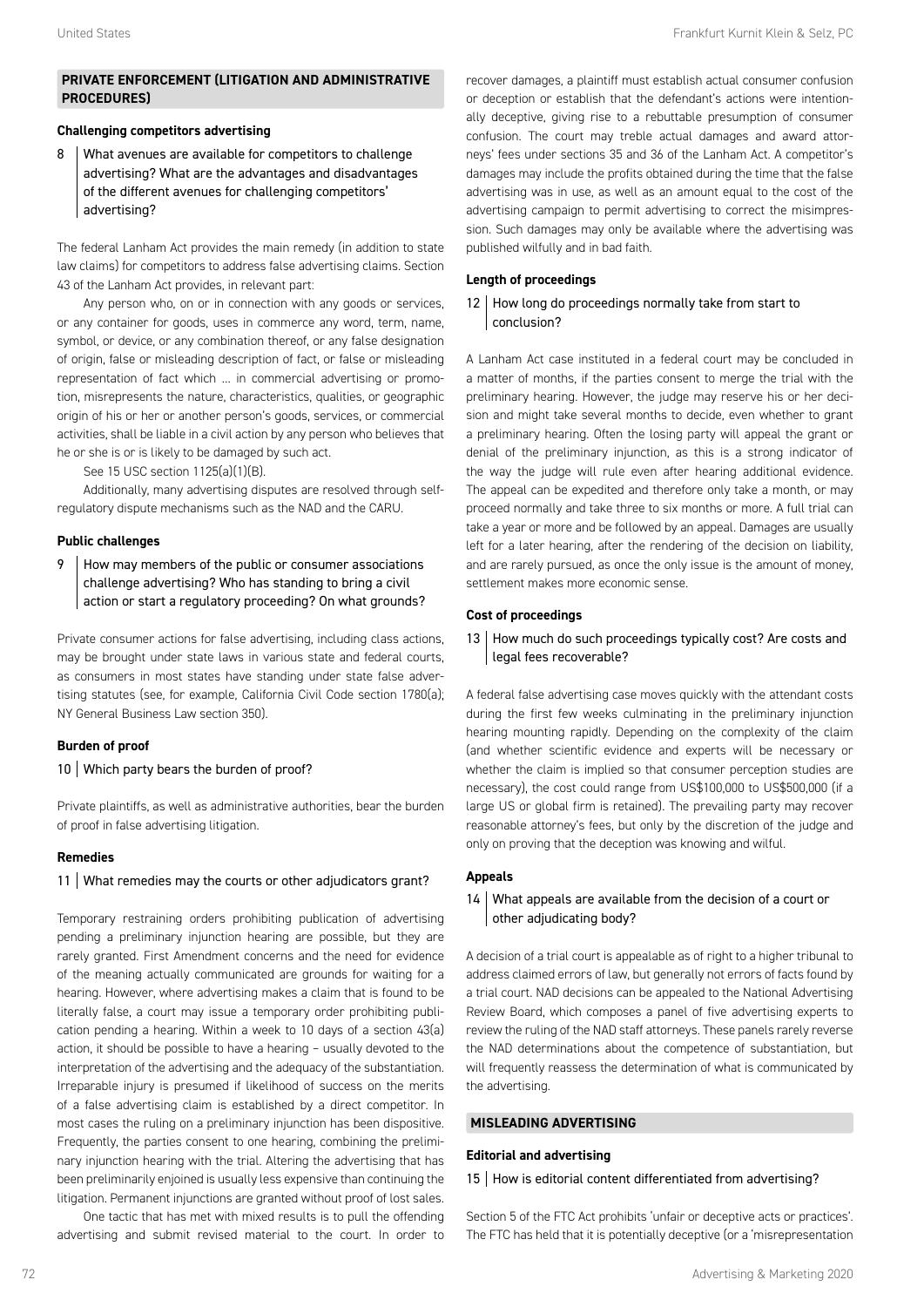or omission likely to mislead the consumer acting reasonably to the consumer's detriment') for an advertiser not to disclose that its content is not pure editorial content but is instead advertising (see, for example, www.ftc.gov/opa/2012/01/fakenews.shtm). In December 2015, following on from its 2013 workshop 'Blurred Lines: Advertising or Content', the FTC issued enforcement guidance on native advertising in the form of an Enforcement Policy Statement and a Guide for Business. Highlights from the Guidance and Policy Statement include the following:

- although the FTC does not define 'native advertising', the Policy Statement notes that native advertising encompasses a broad range of advertising and promotional messages that match the design, style and behaviour of the digital media in which it is disseminated. The FTC says that native advertising is deceptive when it misleads consumers as to the 'nature or source' of the content. In other words, it is deceptive when consumers do not realise that an advertiser is behind the content they are viewing;
- the more a native advert is similar in format and topic to content on the publisher's site, the more likely that a disclosure will be needed to prevent deception. Disclosures may be necessary on both the publisher's site and on linked pages where the content appears;
- an article that is not itself an advert, when promoted by a company through a recommendation widget can become an advert by the company. That company is in turn responsible for ensuring that the statements in the article are truthful and substantiated;
- the FTC reiterated that, like other disclosures, whether a disclosure regarding a native advert's commercial nature is clear and conspicuous will be measured by its performance: did consumers actually notice, process and understand the disclosure? In order to be effective, according to the FTC, disclosures should appear near where consumers are likely to look first; and
- common terms like 'promoted' or 'presented' may no longer be adequate to convey that a sponsoring advertiser was involved in the creation of the content. Phrases that include the actual word 'advertisement' are preferable.

The FTC has also promulgated the Guides Concerning Use of Endorsements and Testimonials in Advertising (16 CFR section 255 et seq). Under the Guides, advertisers could ostensibly be subject to liability for failure to adequately communicate any material information that the consumer of the content should have to comprehend any material influence over its content other than the apparent author's unbiased choice (id section 255.1(a); *RJ Reynolds Tobacco Co v FTC*, 192 F2d 535 (Seventh Circuit 1951); *Cliffdale Associates*, 103 FTC 110 (1984)). Also, content deemed 'advertising' (as opposed to editorial content) can have implications for clearance issues. Once the content becomes advertising, or 'commercial speech', it is granted less First Amendment protection (eg, for fair use in copyright) and no protection against right of publicity claims.

#### **Advertising that requires substantiation**

16 How does your law distinguish between 'puffery' and advertising claims that require support?

Claims by advertisers must be able to be substantiated, but substantiation is not required for puffery (see *In the matter of Pfizer Inc*, 81 FTC 23 (1972)). The crucial issue is whether the advertising makes an actual, objectively provable claim about the product that is likely to influence consumers' purchasing decisions or whether the claim is an obviously exaggerated representation that 'ordinary consumers do not take seriously' (see the *FTC Deception Policy Statement appended to In the matter of Cliffdale Associates, Inc* 103 FTC 110 (1984)).

#### **Rules on misleading advertising**

17 What are the general rules regarding misleading advertising? Must all material information be disclosed? Are disclaimers and footnotes permissible?

Section 5 of the FTC Act prohibits 'deceptive' acts or practices. The FTC defines a 'deceptive' act or practice as a misrepresentation or omission that is likely to mislead the consumer acting reasonably under the circumstances to the consumer's detriment (see the *FTC Deception Policy Statement appended to Cliffdale Associates Inc*, 103 FTC 110 (1984); see also *FTC v Telebrands*, 2005 WL 2395791 (2005) (FTC decision)). If a disclosure is required to prevent a claim from being misleading, the FTC generally requires the disclosure to be 'clear and conspicuous'. The factors that the FTC considers when determining whether a disclosure is 'clear and conspicuous' include the placement of the disclosure in the advert, the proximity to the claim being modified, the prominence of the disclosure and how the disclosure is presented (such as, are there other elements of the advert that distract consumers' attention from the disclosure and is the disclosure in language that is easy to understand?) (see, for example, '.com Disclosures: How to Make Effective Disclosures in Digital Advertising' and FTC Deception Policy Statement 'Qualifying disclosures must be legible and understandable').

#### **Substantiating advertising claims**

18 Must an advertiser have proof of the claims it makes in advertising before publishing? Are there recognised standards for the type of proof necessary to substantiate claims?

The general rule is that all express and implied claims that are made in advertising must be truthful and not deceptive, and there must be proof for claims before they are disseminated (see 15 USC section 45). An advertiser must have a 'reasonable basis' for any claims that it makes in its advertising (see *In the matter of Pfizer Inc*, 81 FTC 23, 87 (1972) and FTC Advertising Substantiation Policy Statement). In order to determine whether an advertiser has a 'reasonable basis' for its claims, the following factors are considered: the type of claim, the product, the consequences of a false claim, the benefits of a truthful claim, the cost of developing substantiation and the level of substantiation that experts in the field would agree is reasonable.

#### **Survey results**

19  $\vert$  Are there specific requirements for advertising claims based on the results of surveys?

Surveys must conform to the appropriate research techniques. An expert in research methodologies is usually required to be sure that the survey is projectable both geographically and demographically over the scope suggested in any advertising. If no limitations are expressed, the survey must be projectable on a national basis. The population surveyed should be unbiased. Any bias or limitation with respect to the population should be disclosed (see *Litton Industries*, 92 FTC 1 (1981), aff'd, 676 F2d 364 (1982) (the survey was limited to Litton-authorised dealers)).

#### **Comparisons with competitors**

20 What are the rules for comparisons with competitors? Is it permissible to identify a competitor by name?

The Federal Trade Commission (FTC) specifically encourages comparative advertising, when truthful and non-deceptive, since it is a source of 'important information to consumers and assists them in making rational purchase decisions' and because it 'encourages product improvement and innovation, and can lead to lower prices in the marketplace' (see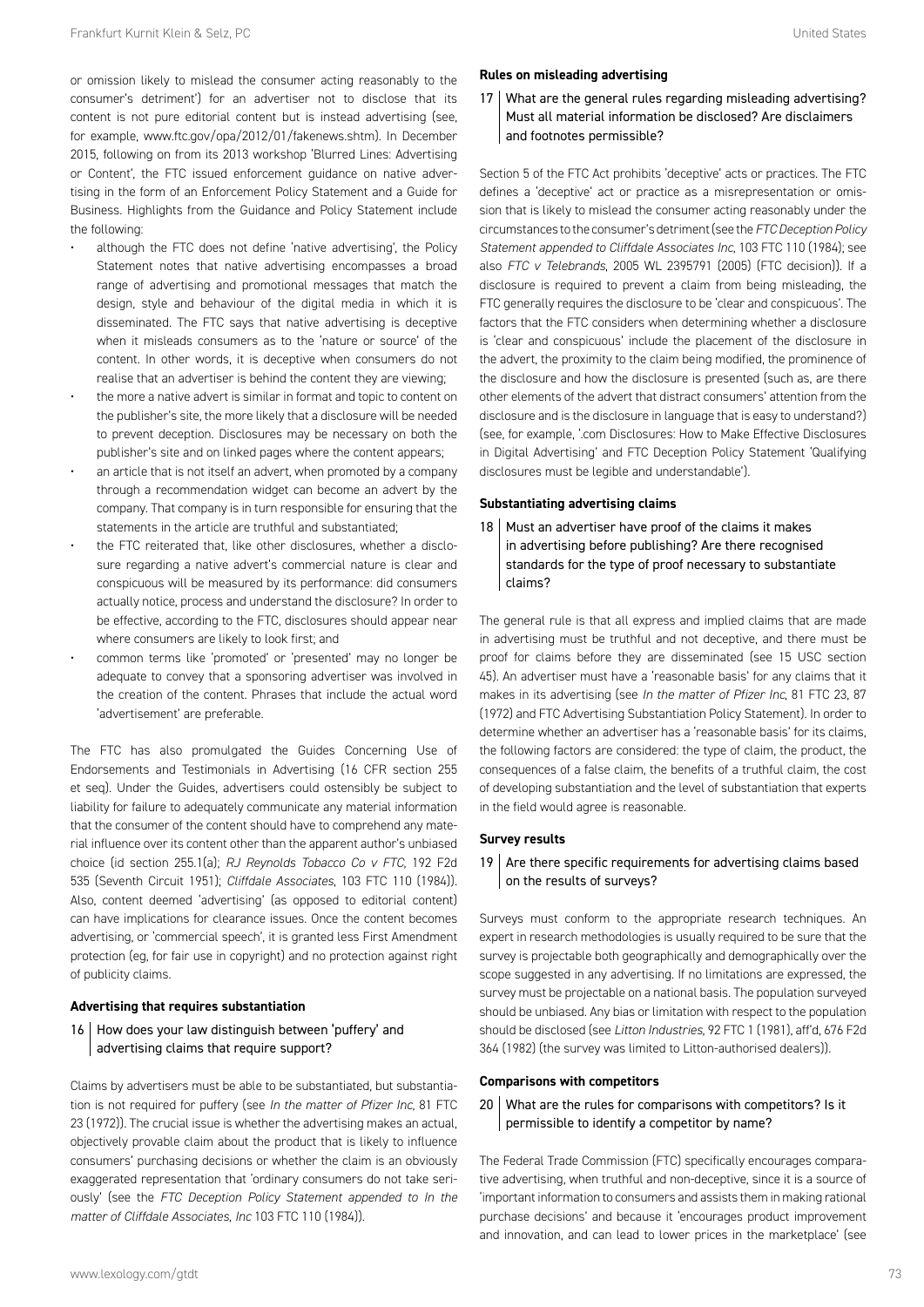16 CFR section 14.15(c)). But comparative advertisements must be truthful, not deceptive or misleading, and, if an advertiser chooses to compare unlike products, it has the obligation to clearly delineate the nature and limitations of the comparison and disclose material differences between the products. In a truthful comparative advertisement, an advertiser may use a competitor's name, mark, logo or likeness, but any advertising that contains disparaging, unfair, baseless, incomplete or false comments or comparisons of competitors' products, or any that makes false or misleading claims about a competitor (or its products or services) could put the advertiser at risk of liability under the Lanham Act.

# **Test and study results**

21 Do claims suggesting tests and studies prove a product's superiority require higher or special degrees or types of proof?

If an advertiser claims in its advertising to have specific substantiation for its claims (eg, 'tests prove . . .'), then it must, in fact, have that substantiation (see the Federal Trade Commission (FTC) Advertising Substantiation Policy Statement). When dealing with health and safety claims, the FTC generally requires a higher level of substantiation. The FTC typically requires 'competent and reliable scientific evidence' (see, for example, *FTC v Garvey, et al.* (2000) (consent order)). The FTC has defined 'competent and reliable scientific evidence' as: 'tests, analyses, research, studies, or other evidence based on the expertise of professionals in the relevant area, that have been conducted and evaluated in an objective manner by persons qualified to do so, using procedures generally accepted in the profession to yield accurate and reliable results' (see, for example, id).

The FTC has indicated that 'competent and reliable scientific evidence' consists of 'at least two adequate and well-controlled human clinical studies of the product, or of an essentially equivalent product, conducted by different researchers, independently of each other'. See *FTC v Iovate Health Sciences USA Inc* (2010) (consent order) (claims by dietary supplement manufacturer that its supplements could help consumers lose weight and treat or prevent colds and other illnesses); In the matter of *Nestlé Healthcare Nutrition Inc* (consent order) (claims by Nestlé that its BOOST Kid Essentials protects against cold, flu and other illnesses by strengthening the immune system); but see *Pom Wonderful LLC v FTC*, No. 13-1060 (DC Circuit 30 January 2015) (holding that the FTC failed to justify its requirement that Pom have at least two randomised and controlled trials as a precondition for making disease claims).

#### **Demonstrating performance**

 $22$  Are there special rules for advertising depicting or demonstrating product performance?

If a product's performance is shown in an advertisement, the general rule is that the demonstration must be real, without any special effects whatsoever. In addition, the advertiser must also be able to substantiate that the performance shown reflects the performance that consumers can typically expect. Demonstrations must accurately show a product's performance, characteristics or features. Demonstrations must show the performance that consumers can typically expect to achieve. It is generally deceptive to use an undisclosed mock-up of product performance. Special effects should not generally be used to demonstrate (or misrepresent) product performance. Even if a demonstration is accurate, advertisers are still responsible for implied claims that may be communicated. Not all depictions of product performance are 'demonstrations', however. If the depiction is not understood to communicate product performance or specific product attributes, it may not be

necessary for the depiction to be real. A dramatisation may be permissible, when the fact of the dramatisation is disclosed, so long as the dramatisation accurately reflects product performance.

#### **Third-party endorsements**

23 Are there special rules for endorsements or testimonials by third parties, including statements of opinions, belief or experience?

The Federal Trade Commission (FTC) Guides Concerning the Use of Endorsements and Testimonials in Advertising set forth the FTC's views on the use of consumer, celebrity, expert and organisational endorsements in advertising (see 16 CFR section 255.5). Endorsements must be truthful, non-deceptive and be substantiated by the advertiser. Any connection between the endorser and the advertiser that might materially affect the weight or credibility of the endorsement (in other words, a relationship not reasonably expected by the audience) should be disclosed (see 16 CFR section 255.5).

#### **Guarantees**

#### $24$  Are there special rules for advertising quarantees?

A guarantee serves to reinforce the advertiser's promise of performance and will often be treated as a factual claim that must be substantiated. It is not sufficient that the advertiser will in fact refund the purchase price if the product does not perform as advertised. The advertiser must have a reasonable basis for believing that the product will perform as advertised. In addition, certain products are subject to rules requiring that the terms of their warranty must be available before purchase (see Federal Trade Commission (FTC) Pre-Sale Availability Rule, 16 CFR section 702). Any advertising of such goods that references their warranty must disclose that the warranty document is available for examination prior to purchase (FTC Guidelines for Advertising Warranties, 16 CFR section 239). A 'money-back guarantee' is deemed to be unconditional unless the terms and conditions are clearly communicated. Thus, if the consumer must return the unused portion, or send in the proof of purchase, this must be disclosed (16 CFR section 239.3). A 'lifetime guarantee' is presumably the life of the original purchaser unless it is clarified in the advertising, for example, 'for as long as you own your car' or 'for as long as your car runs' (16 CFR section 239.4).

#### **Environmental impact**

 $25$  Are there special rules for claims about a product's impact on the environment?

The Federal Trade Commission Guides for the Use of Environmental Marketing Claims (the Green Guides) set forth general standards for promoting the environmental benefits of products in advertising (see 16 CFR part 260).

#### **Free and special price claims**

# 26 | Are there special rules for describing something as free or a free trial or for special price or savings claims?

'Free' suggests a special offer giving the consumer the free item at no cost over the cost previously established or actually planned (in the case of an introductory offer) (see Federal Trade Commission (FTC) Guidelines on the Use of 'Free', 16 CFR section 251 and *FTC v Mary Carter Paint Co*, 382 US 46 (1965)). Any conditions or limitations on the free offer must be clearly and conspicuously disclosed. Local regulations may specify type size and placement (see, for example, New York City Consumer Protection Regulation 2, requiring a type size at least half the size of the word 'free').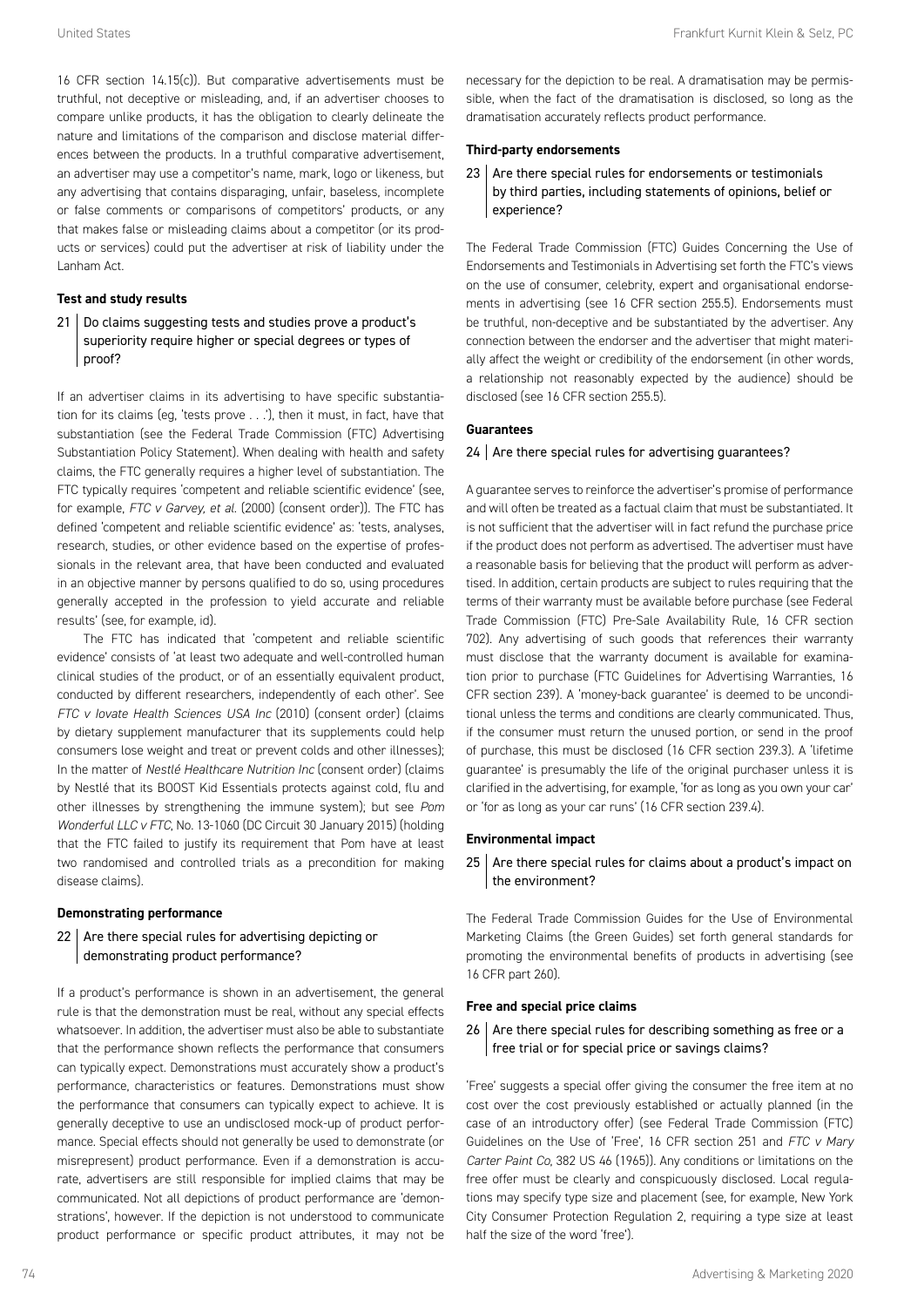The use of auto-renew programmes in connection with free trials is heavily regulated through both federal and state law. At the federal level, the Restoring Online Shoppers' Confidence Act requires marketers to clearly and conspicuously disclose all material terms of the transaction before obtaining a consumer's billing information, obtain the consumer's express informed consent before charging the payment, and provide simple mechanisms for a consumer to stop recurring charges (see 15 USC section 8403). Many states have enacted similar regulations that apply to transactions offline as well. For example, California's law specifically requires that when the auto-renew programme is offered in connection with a free trial, marketers must include clear and conspicuous explanations of the price that will be charged when it ends (see Cal Bus & Prof Code section 17602). There has been considerable enforcement by regulators at the federal and state level (and by the class action bar) in the past few years regarding auto-renew programmes that fail to include appropriate disclosures, do not require affirmative consent by consumers to the auto-renew feature of the programme, or that make cancellation of the auto-renew feature difficult.

When making claims about special prices, marketers should be mindful of FTC and state regulations governing deceptive pricing practices. The FTC's Guides Against Deceptive Prices provides guidance on various forms of bargain advertising. Recently, regulators and plaintiffs have pursued claims related to deceptive former price comparisons. The FTC Guides direct marketers to make former price comparison claims only if the former price is the 'actual bona fide price at which the article was offered to the public on a regular basis for a reasonably substantial period of time' (see 16 CFR section 233).

#### **New and improved**

# $27$  Are there special rules for claiming a product is new or improved?

A Federal Trade Commission (FTC) advisory opinion suggests that 'new', 'introducing' and similar terms should be used only where the product has been generally available in the particular market where the advertising appears for less than six months (see http://rms3647.typepad. com/files/advisory-opinion.pdf). Under the rules governing the identification of textiles, fabric cannot be advertised as 'new' if it has been reclaimed or respun. The rules governing advertising claims for tyres prohibit the use of the word 'new' to describe retreads. However, when no specific regulation applies, each case must be considered within the context of the advert. At least one FTC advisory opinion has suggested a six-month limit on the use of the word when advertising the introduction of a 'new' product not previously on the market.

The old FTC guidance says that a product may be described as 'new' if it 'has been changed in a functionally significant and substantial respect'. A product may not be called 'new' when only the packaging has been altered or some other change is made that is functionally insignificant or insubstantial. In a staff advisory opinion in response to a Sony Electronics Inc proposal, the FTC has also suggested that the term 'new' may be used to describe returned consumer electronics products when it can reasonably be determined that the products were never used.

# **Claims of origin**

# $28$  Are there special rules for claiming where a product is made (such as country of origin)?

The Federal Trade Commission (FTC) has required that advertisers who claim a product is 'Made in the USA' (or depict products as such through the use of American flags or similar claims) be 'all or virtually all' made in the United States. In connection, the FTC issued the Enforcement Policy Statement on US Origin Claims about how to comply with the standard. The FTC has contacted dozens of advertisers regarding their 'Made in USA' claims over the past few years and has issued numerous public closing letters.

US content must be disclosed on automobiles, textiles, wool, and fur products. These products are subject to the American Automobile Labeling Act, the Textile Fiber Products Identification Act, the Wool Products Labeling Act, and the Fur Products Labeling Act, respectively.

The US Customs Service requires country of origin markings on all products of foreign import. If a product contains materials or processing from more than one foreign location, the country of origin designation should be the last country in which a 'substantial transformation' occurred (see 19 USC section 1304).

#### **PROHIBITED AND CONTROLLED ADVERTISING**

#### **Prohibited products and services**

#### 29 What products and services may not be advertised?

Any legal product may be advertised. Disclosures, for example, tobacco product warnings, may be required. Restrictions apply to targeting certain product advertising to minors, and advertising directed at children may require special disclosures.

#### **Prohibited advertising methods**

#### 30 Are certain advertising methods prohibited?

In 1974, the Federal Communications Commission (FCC) issued a public notice defining subliminal advertising as: 'any technique whereby an attempt is made to convey information to the viewer by transmitting messages below the threshold level of normal awareness' (see Public Notice Concerning the Broadcast of Information By Means of 'Subliminal Perception' Techniques, 44 FCC 2d 1016, 1017 (1974)). The same policy statement provides:

*We believe that use of subliminal perception [technique] is inconsistent with the obligations of a licensee, and we take this occasion to make clear that broadcasts employing such techniques are contrary to the public interest. Whether effective or not, such broadcasts clearly are intended to be deceptive. (Id.)*

Contemporary thinking is that subliminal advertising is ineffective and, if used, a form of deceptive advertising. In the current version of the Federal Trade Commission (FTC)'s 'Advertising FAQ's: A Guide for Small Business' (http://business.ftc.gov/documents/bus35-advertising-faqsguide-small-business), the FTC states that 'it would be deceptive for marketers to embed ads with subliminal messages that could affect consumer behaviour. However, most consumer behaviour experts have concluded that such methods aren't effective.'

The Federal CAN-SPAM Act of 2003, 15 SSC section 7701, pre-empts state law and regulates unsolicited commercial email, which refers to any electronic mail message with the principal purpose of promoting the sale of goods or services, that is sent to a consumer with whom the sender does not have an existing business or personal relationship and that is sent without the consumer's consent or prior request (see 15 USC section 7702(2)(a)). The Act requires any commercial email to include:

- a working opt-out procedure;
- notice of the recipient's right to opt out;
- the sender's physical address;
- accurate header information and subject lines;
- labelling the message an advertisement (but not necessarily 'ADV' in the subject line); and
- warning labels on sexually explicit material.

In addition, the Act prohibits opening multiple email accounts using false information, using open relays to transmit unsolicited commercial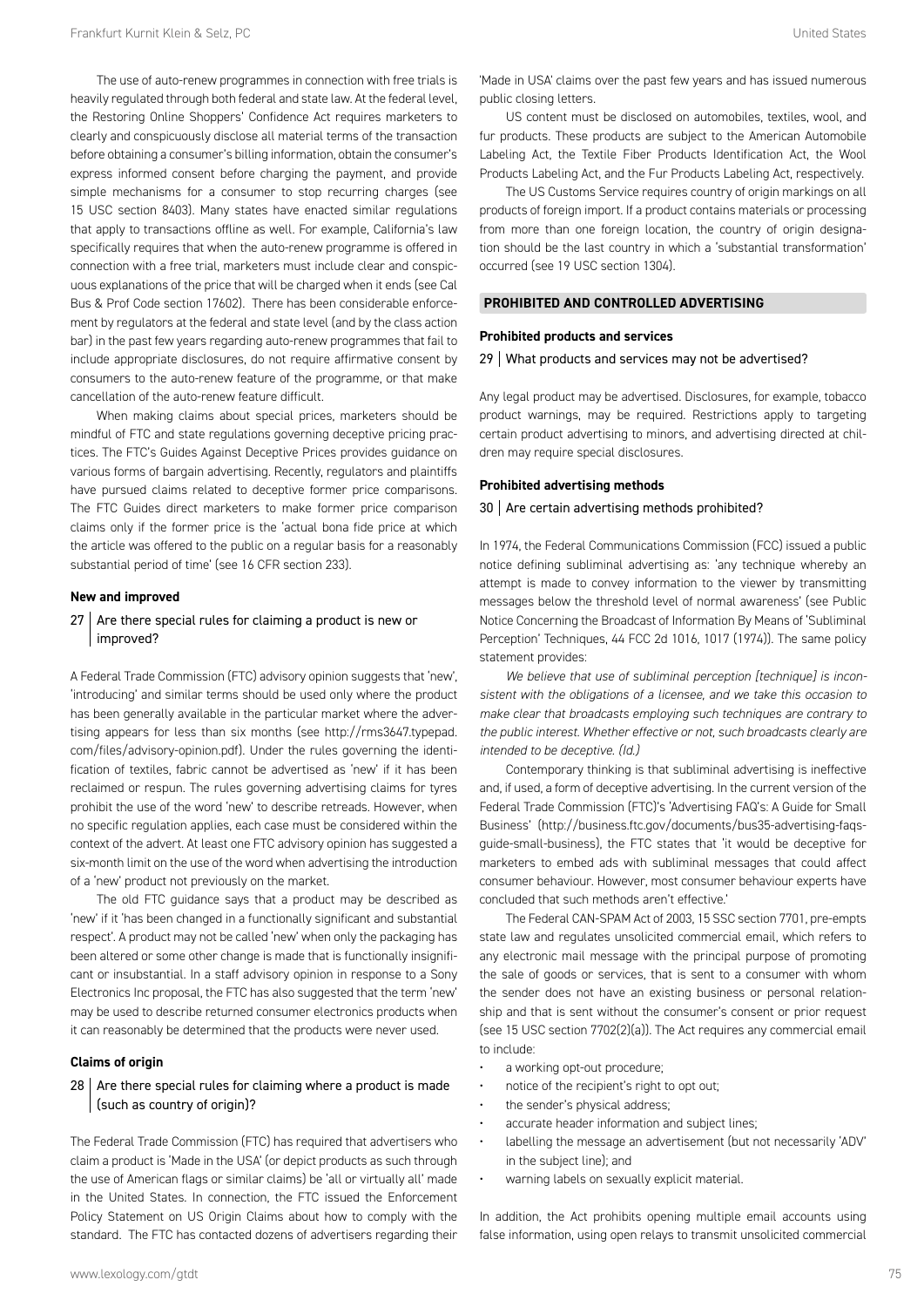email, falsifying header information, using deceptive subject lines and harvesting email addresses.

# **Protection of minors**

# 31 What are the rules for advertising as regards minors and their protection?

There have been numerous efforts, led primarily by the CARU, to protect children from inappropriate marketing messages and purchase solicitations. One of the CARU's most significant efforts is its Self-Regulatory Guidelines for Children's Advertising, which, although lacking the direct force of law, are - like the Federal Trade Commission (FTC)'s Fair Information Practice Principles - extremely influential and useful to advertisers, as well as e-commerce companies. Advertising for adult products should not be directed at minors. Advertising directed at minors may require additional disclosures, for example, separation from the content on broadcast advertising, and hosts of children's programmes may not advertise products on the programmes.

#### **Credit and financial products**

# $32$  Are there special rules for advertising credit or financial products?

Federal Reserve Board regulations govern advertising of financing terms. Truth in Lending Act disclosure under Regulation Z requires disclosure of certain terms, including the annual percentage rate of interest when any related representation is made (see 15 USC section 1601 and 12 CFR section 226). Consumer Leasing Act disclosures under Regulation M require disclosure of the following terms whenever any details of the lease terms are included in the advertising:

- 1 the lease;
- 2 the total amount to be paid up front, including security deposit;
- 3 the schedule of payments and total;
- 4 whether there is an option to purchase; and
- 5 the liability at end.

(See 15 USC section 1667 and 12 CFR section 213.) Regulations permit advertising on radio and television to include (1), (2) and (3) with the remaining disclosures on an 800-telephone number or in a print advert. The Federal Trade Commission (FTC) has aggressively enforced these regulations in leasing advertising (see Grey Advertising, CCH Trade Rep, paragraph 24, 373).

Further, under the Dodd-Frank Wall Street Reform and Consumer Protection Act, the CFPB has the authority to implement and enforce federal consumer financial law, and their purview is 'non-bank' financial companies that have historically fallen outside the domain of consumer protection agencies.

#### **Therapeutic goods and services**

# $33$  Are there special rules for claims made about therapeutic goods and services?

The US Food and Drug Administration (FDA) regulates advertising for drugs - essentially any claims that a product affects the body or disease. Such advertising must present a fair balance between claimed benefits and disclosure of risks and side effects. All advertisements must be submitted to the FDA at the time of the initial dissemination (preclearance is the usual practice). Print advertising must include the 'brief summary' describing each specific side effect and contraindication in the FDA-approved labelling. Broadcast advertising must include a thorough description of the major risks in either the audio or in video and provide an effective means for consumers to obtain the approved labelling (see Guidance for Industry: Consumer-Direct Broadcast Advertisements).

Off-label use (use of drugs other than as approved by the FDA) may not be advertised. Comparative claims must be supported by two wellcontrolled clinical studies.

# **Food and health**

# 34 Are there special rules for claims about foodstuffs regarding health and nutrition, and weight control?

Under the Nutrition Labeling and Education Act of 1990, the US Food and Drug Administration (FDA) was required to develop definitions for food labelling of terms such as 'free', 'low', 'light', 'lite', 'reduced', 'less' and 'high'. The regulations for labels became effective in May 1994. The Federal Trade Commission (FTC) opposed legislation to require food advertising containing nutrient content claims or health claims to conform to the FDA regulations as overly restrictive of advertising. In May 1994, the FTC issued an Enforcement Policy Statement on Food Advertising (59 Fed Reg 28,388). It gives great weight to the FDA definitions. Thus, advertising contrary to the labelling regulations is likely to be investigated by the FTC. The FDA defines a health claim as 'any claim that characterises the relationship of any nutrient to a disease or health-related condition' (21 CFR section 101.14(a)(1)). The health claims recognised by the FDA include calcium for osteoporosis, sodium and hypertension, fat and cholesterol in coronary disease, dietary fat and cancer, fibre found in fruits, vegetables and grains for cancer and heart disease, antioxidants found in fruits and vegetables for cancer and soluble fibre for heart disease.

Nutrient content claims characterised as 'absolute' (low, high, lean, etc), must be described in terms of the amount of the nutrient in one serving of a food, and claims characterised as 'relative' (less, reduced, more, etc), must be described in terms of the same nutrient in another product. Some of the most important definitions of 'low' are the following limits in the larger of a serving or 50g: 'low cholesterol' – no more than 20g; 'low sodium' – no more than 140mg; and 'low calorie' – no more than 40 calories. For 'reduced' or 'less', the regulations for 'calories', 'total fat', 'saturated fat', 'cholesterol', 'sodium' and 'sugars' require at least 25 per cent less per serving compared to an appropriate reference food. 'Healthy' cannot be used for any food high in fat or saturated fat. The FDA has also aggressively pursued labelling issues such as the use of 'fresh' as part of the name of orange juice that was processed and made from concentrate.

Under a memorandum of understanding between the FTC and FDA (36 Fed Reg 18,538 (1971)), the FTC has primary responsibility over food advertising. The FTC has been particularly active on health claims – see the following:

- Tropicana Prods Inc, File No. 0422-3154 (claiming cholesterolreduction benefit);
- Conopco Inc (claiming that consumers can get 'Heart Smart' based on low saturated fat in Promise Margarine, but high total fat required – promise to include, in future advertising, total fat information);
- England's Best Inc, File No. 9320-3000 (serum cholesterol corrective advertising ordered);
- Stouffer Foods, Dkt No. 9250 (low sodium but order expanded by the FTC to cover 'any other nutrient or ingredient');
- Bertolli Olive Oil, File No. 902-3135 (health benefits of olive oil); and
- Campbell Soup Co, Dkt No. 9223 (sodium content).

The FTC's order against Kraft for misrepresenting the amount of calcium in its American cheese slices was based on literally true advertising of the calcium in the milk used in making the product, because some is lost during processing (*Kraft Inc v FTC*, 970 F2d 311 (Seventh Circuit 1992)). The FTC has also been particularly active in policing misleading low-fat claims (see *Haägen-Dazs Co*, File No. 942-3028).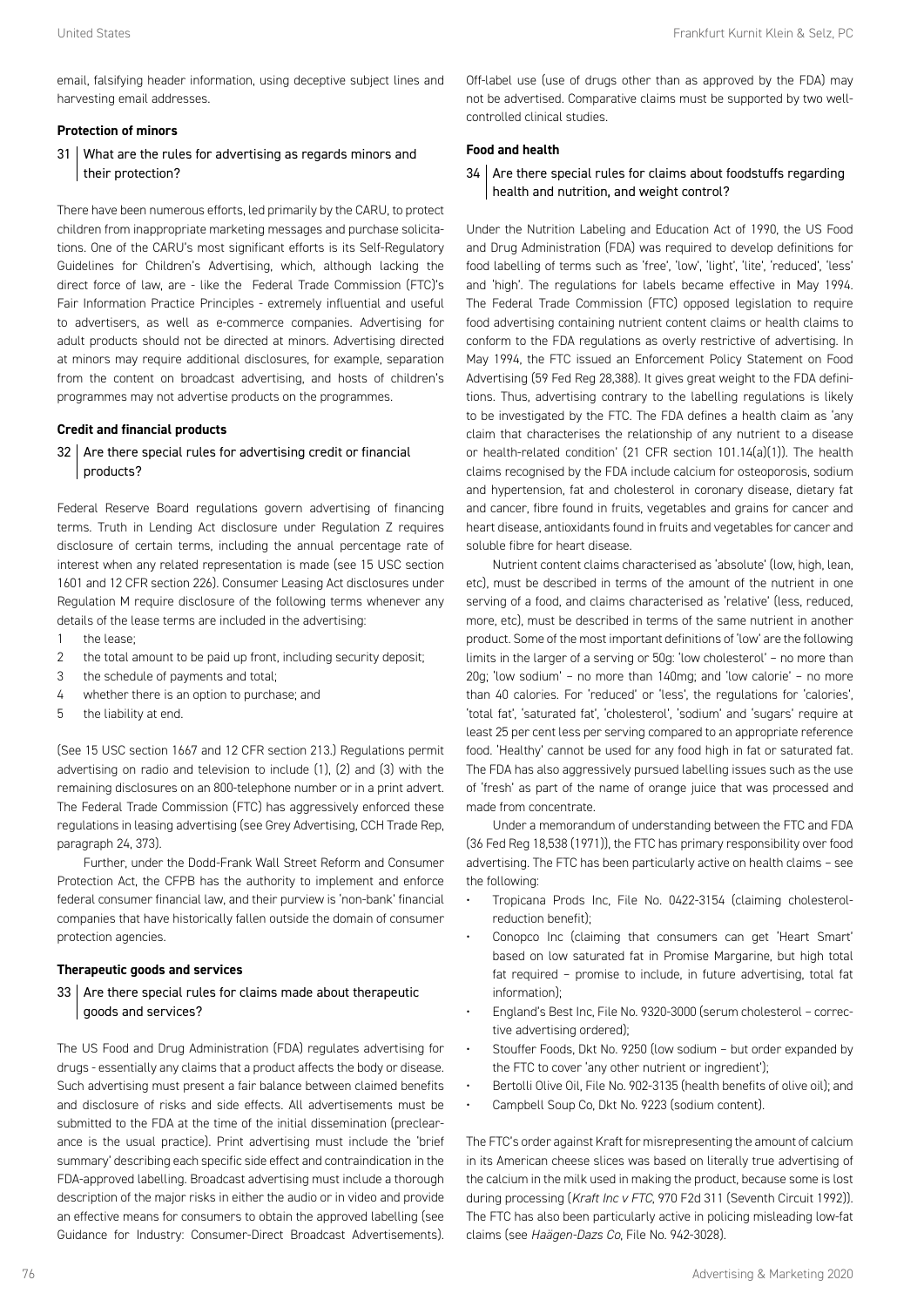- average percentage weight loss maintained;
- period of time maintained; and
- that 'for many dieters, weight loss is temporary'.

FTC policies and concerns are summarised in 'A Guide for the Dietary Supplement Industry' – see the following examples:

- *FTC v Enforma Natural Products Inc*, No. 04376JSL (CD Cal 26 April 2000) (US\$10 million consumer redress);
- *FTC v Window Rock Enterprises Inc* (CD Cal 21 September 2005)  $(1)$ S\$4.5 million)<sup>;</sup>
- *FTC v SlimAmerica Inc*, No. 97-6072 (SD Fla 1999) (US\$8.3 million consumer redress); and
- *FTC v Airborne Health Inc* (CD Cal 13 August 2008) (US\$30 million consumer redress in conjunction with private class action lawsuit *Wilson v Airborne Inc* 2008 WL 3854963 (CD Cal 2008)).

#### **Alcohol**

# 35 What are the rules for advertising alcoholic beverages?

Broadcasters have long voluntarily refused to air hard liquor adverts or even props or references in commercials for other products. NBC, in December 2001, proposed accepting them for airing after 9pm in connection with programming with an 85 per cent adult audience. Actors in the commercials would have to be over 30 years of age. Public objections forced NBC to abandon this experiment. Beverages with less than 24 per cent alcohol by volume may be advertised but are subject to special review in terms of safety, over consumption, mood alteration, maturity or connection to athletic or other prowess. Models should be 25 years old and appear to be at least 21, and advertising should not be targeted at underage drinkers (see *Becks NA*, 127 FTC 379 (1999) (consent order) (young people holding beers on a sailboat at sea); and *Allied Domecq*, 127 FTC 368 (1999) (consent order) (5.9 per cent alcohol by volume misleadingly claimed to be a 'low alcohol' beverage, since the alcohol content is much higher than numerous other alcoholic beverages)). In March 2011, the FTC announced that it planned to conduct a new study of the self-regulatory efforts of the alcoholic beverage industry (see www.ftc.gov/opa/2011/03/alcohol.shtm). The study would serve as the foundation for the FTC's fourth major report on the efficacy of voluntary industry guidelines designed to reduce alcoholic beverage advertising and marketing to an underage audience. The FTC plans to explore alcoholic beverage company compliance with the following:

- 'voluntary advertising placement provisions, sales, and marketing expenditures';
- the status of third-party review of complaints regarding compliance with voluntary advertising codes'; and
- 'industry data-collection practices'.

Additionally, DISCUS issued self-regulatory guidelines governing online marketing practices. The guidelines, which became effective on 30 September 2011, apply to marketing on social media sites and other digital communications platforms, including websites, blogs and mobile communications and applications. Key requirements of the new DISCUS guidelines include:

- 'age-gating' on websites before any direct communication between advertisers and consumers;
- regular monitoring and moderating of websites that include usergenerated content, and removal of inappropriate content;
- instructions that content should only be forwarded to those who are of legal purchase age, where online content is intended to be forwarded by users;
- clear identification of online communications as advertising;
- social responsibility statements in all communications, where practicable; and
- standards for privacy policies.

The guidelines are intended to supplement, and be read in conjunction with, the DISCUS Code of Responsible Advertising Practices.

# **Tobacco**

# 36 What are the rules for advertising tobacco products?

Since 1971, broadcast advertising of cigarettes and little cigars has been banned by federal law. Broadcast advertising of smokeless tobacco was banned in 1986. Surgeon General's warnings are required in all print advertising. Tar and nicotine values measured in accordance with the Federal Trade Commission (FTC)-approved test methodology are included in advertising based on a voluntary agreement with the FTC. The US Food and Drug Administration (FDA) lacks jurisdiction to regulate tobacco advertising (*FDA v B&W Tobacco Corp*, 529 US 120 (2000)). The multi-state settlement of tobacco litigation includes substantial limitations on permissible advertising (see www.columbia.edu/itc/hs/ pubhealth/p9740/readings/master\_settlement.pdf), including restrictions on the following:

- cartoon characters;
- outdoor, store window or stadium billboards;
- transit advertising;
- advertising seen by children;
- product placements;
- merchandise and sponsorships; and
- point-of-sale displays.

Recently, there has been an increase in action surrounding the sale and advertising of e-cigarettes, specifically. A number of class actions have been filed against manufacturers and marketers of e-cigarettes, and the FDA has issued statements regarding regulatory plans addressing the sale of e-cigarette devices to youths. Under a new Youth Tobacco Prevention Plan released in 2018, the FDA announced enforcement and regulatory actions against retailers responsible for selling e-cigarettes to minors, including a series of warning letters. The FDA has also announced its intention to limit the sale of certain flavoured e-cigarette posts to age-restricted locations in retail outlets.

# **Gambling**

# 37 | Are there special rules for advertising gambling?

Prohibitions on depicting gambling in broadcast adverts for casinos, at least in states with lotteries, violate First Amendment rights (see *Greater New Orleans Broadcasting Association v US* and *US v Edge Bag Co*). However, national networks do not permit them, except state lotteries. Advertising for online gambling sites is not protected by the First Amendment (see *Casino City Inc v US DoJ*). The DoJ asserts that offshore gambling by customers in the United States violates sections 1084 (the Wire Act), 1952 (the Travel Act) and 12955 (the Illegal Gambling Business Act) of the US Code (Letter from John G Malcolm to National Association of Broadcasters, 11 June 2003). On 7 April 2005, the World Trade Organization ruled that the United States may restrict internet gambling (United States - Measures Affecting the Cross-Border Supply of Gambling and Betting Services, WT/DS 285/AB/R). A number of states' attorneys general have also taken the position that online gambling from within the state violates state gambling laws. The state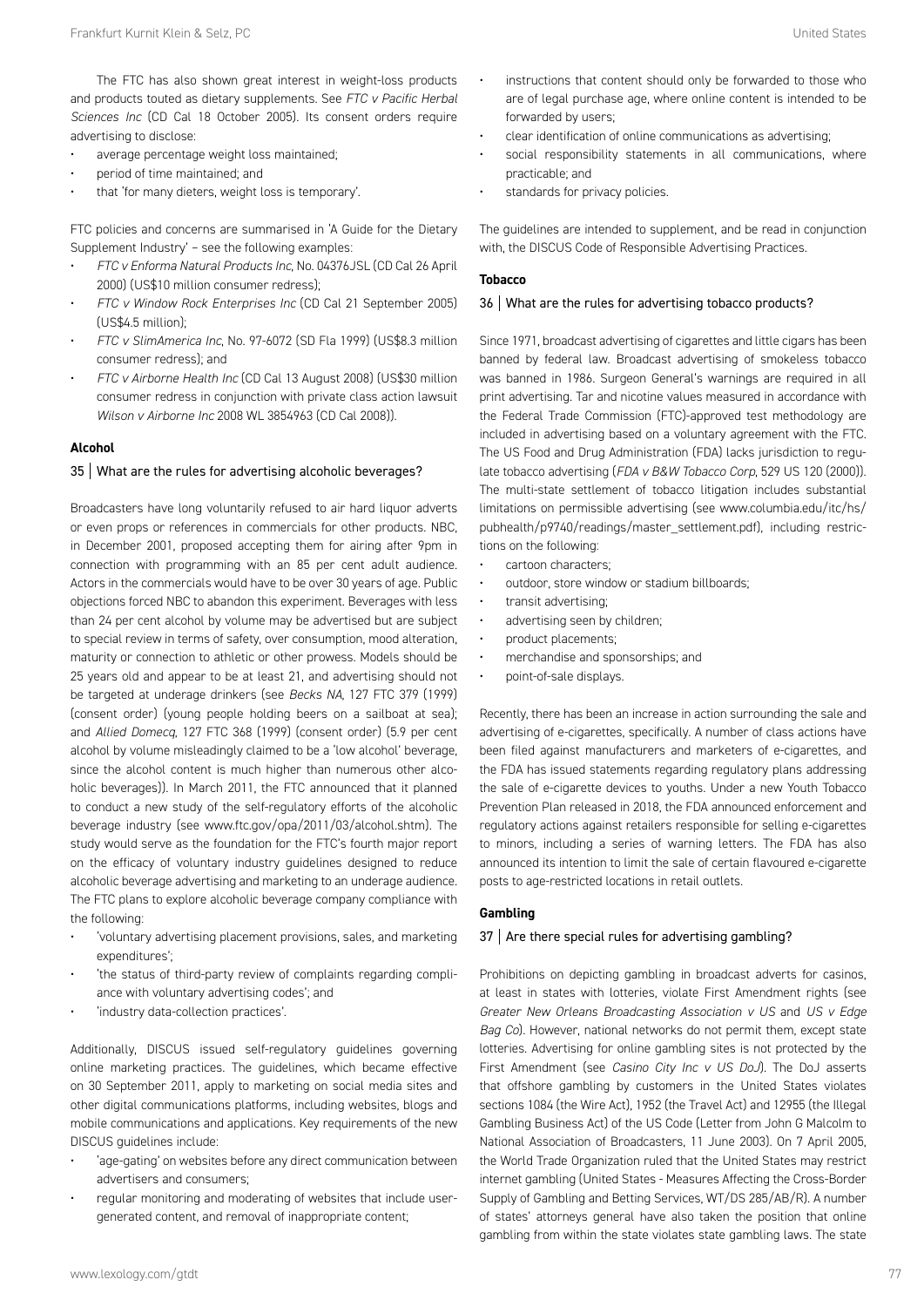of Washington passed its Internet Gambling Act, SB 6613, effective from 7 June 2006, making it a Class C felony. Creating or publishing advertising may be viewed as aiding and abetting (see 18 USC section 2).

#### **Lotteries**

#### 38 What are the rules for advertising lotteries?

According to the Federal Communications Commission, a lottery is 'any game, contest or promotion that combines the elements of prize, chance and consideration'. Federal law generally prohibits the broadcast of any advertisement or information concerning a lottery. Advertisements or information about the following activities, however, are permitted:

- lotteries conducted by a state acting under the authority of state law, where the advertisement or information is broadcast by a radio or television station licensed to a location in that state or in any other state that conducts such a lottery;
- gambling conducted by an Indian tribe pursuant to the Indian Gaming Regulatory Act; or
- lotteries that are authorised or not otherwise prohibited by the state in which they are conducted, are conducted by a not-for-profit or governmental organisation or are conducted as a promotional activity by a commercial organisation and are clearly occasional and ancillary to the primary business of that organisation.

Casino gambling is a form of lottery because it has the elements of prize, chance and consideration. The FCC has determined that it is permissible to broadcast truthful advertisements for lawful casino gambling, regardless of whether the state in which the broadcaster is licensed permits casino gambling (www.fcc.gov/guides/ broadcasting-contests-lotteries-and-solicitation-funds).

#### **Promotional contests**

# 39 What are the requirements for advertising and offering promotional contests?

The terms 'contests' and 'sweepstakes' are often used interchangeably, but contests are usually promotions that have some element of skill to them. In skill contests, chance does not play a dominant role in determining the outcome. Examples include essay, cooking, and art and photography contests. Most states permit requiring a fee in a skill contest, although some require certain disclosures if a fee is required. Sponsors of skill contests should make sure skill determines the outcome; a tiebreaker should not be determined by chance. It is very important to set out the criteria for winning the skill contest and judging (by qualified judges) must be based on the criteria. The sponsor does not need to award a prize if no one satisfies the contest requirements (for example, getting a hole-in-one). The sponsor must be careful about what is said in advertising to avoid a deception issue. The following are not skill contests: answering multiple choice questions, guessing the number of beans in a jar and determining winners in upcoming sports events. See Terri J Seligman, 'Marketing Through Online Contests and Promotions', 754 PLI/ Pat 429, 438 (July 2003).

There are numerous state laws governing the administration and advertising of chance sweepstakes and skill contests in the United States. All states permit sweepstakes in connection with promotions of other products or services, provided that no consideration is required. For example, 'no purchase necessary' and an explanation of the 'alternate means of entry' must be prominently disclosed. In order to avoid creating an illegal lottery, one of the following must be eliminated: the award of a prize, determined on the basis of chance, where consideration is paid to participate. 'Prize' includes anything of tangible value. The rules of the sweepstakes are the terms of an offer resulting in a contract and are subject to varying state law requirements.

# **Indirect marketing**

# $40$  | Are there any restrictions on indirect marketing, such as commercial sponsorship of programmes and product placement?

The Lanham Act provides a cause of action where communication 'is likely to cause confusion . . . as to the affiliation, connection, or association of [the advertiser] with another [person, firm or organisation], or as to the origin, sponsorship, or approval of [the advertiser's] goods, services, or commercial activities by [the other person, firm or organisation]' (15 USCA section 1125(a)(1)(A)). It is not necessary to prove that consumers believe a party has endorsed the advertised product, only that consumers think the party has authorised the advertising or promotion. Disclaimers are a favoured way of alleviating consumer confusion as to source or sponsorship.

The Communications Act of 1934 and FCC Rules require that when consideration has been received or promised to a broadcast licensee or cable operator for the airing of material, including product placements, the licensee or cable operator must inform the audience, at the time the programme material is aired, both that such matter is sponsored, paid for, or furnished, either in whole or in part, and by whom or on whose behalf such consideration was supplied.

Further, the Federal Trade Commission (FTC) has said that disclosures may be needed when objective product claims are being made if consumers will be confused about whether those claims are being made by the advertiser or an independent third party. The reason for this is that consumers may give more weight to claims if they think that the claims are being made by someone other than the advertiser. The FTC said, however, that it does not believe that advertisers are generally using product placements to make objective claims about their products. Therefore, the FTC believes that it is not generally deceptive to fail to disclose when something is a product placement. The FTC has cautioned that it can still take action against an advertiser if a product placement is used to make a false claim (www.ftc.gov/system/files/documents/advisory\_opinions/ letter-commercial-alert-applying-commission-policy-determine-casecase-basis-whether-particular/050210productplacemen.pdf).

#### **Other advertising rules**

# 41 | Briefly give details of any other notable special advertising regimes.

First Amendment protection for even commercial speech prohibits government regulation of truthful speech. Consequently, unless speech rises to the level of conduct, such as inciting violence or physical action (eg, crying 'fire' in a crowded theatre), there can be no government regulation. Political campaign advertising is not subject to regulation as to truth, and does not have to be substantiated.

#### **SOCIAL MEDIA**

# **Regulation**

# $42$  Are there any rules particular to your jurisdiction pertaining to the use of social media for advertising?

Although sites like Facebook, Twitter, Instagram, Tik Tok, Pinterest, SnapChat and YouTube have transformed traditional notions of advertising, as the law in this area develops, it is becoming increasingly clear that legal principles governing 'traditional' advertising often apply equally to advertising via social media. Advertising through social media can implicate many areas of law, including copyright, trademark, right of publicity, defamation, unfair competition, union issues, idea misappropriation, obscenity and indecency, hate speech, other tort liability,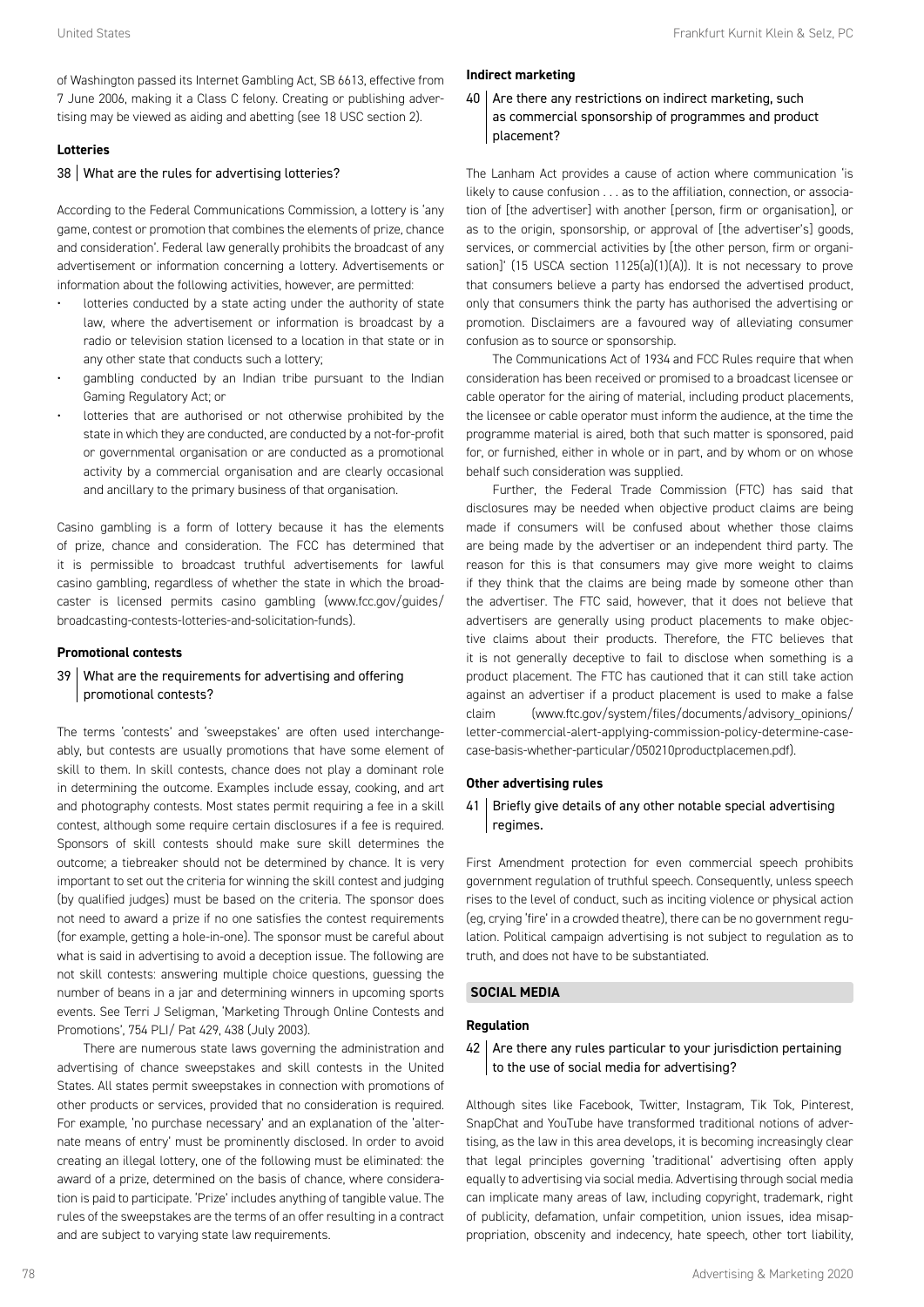criminal law and privacy. Advertising involving user-generated content, which has become quite common on social media, can also pose special liability risks for advertisers. Social media advertising is also subject to the terms and conditions of the host platform's own terms of use.

# $43$  Have there been notable instances of advertisers being criticised for their use of social media?

The Federal Trade Commission (FTC) has reviewed numerous social media advertising cases in recent years. The FTC also issued a new guidance document called 'Disclosures 101 for Social Media Influencers' to encourage compliance. (See https://www.ftc.gov/system/files/documents/plain-language/1001a-influencer-guide-508\_1.pdf)

The following are select examples of recent social media advertising cases:

- *TrueAloe* and *AloCran*: In October 2019, the FTC announced a settlement with two companies that sell aloe vera-based dietary supplements, which they claimed would help seniors with a variety of medical issues, such as diabetes, chronic pain and high cholesterol, in a safe manner without any side effects. The FTC's complaint alleged that NatureCity and its officers, who marketed and sold TrueAloe and AloeCran, used testimonial reviews that appeared to be independently made; however, they did not disclose that the reviewers received free products or free lifetime memberships as compensation for providing reviews. The court order prohibits the defendants from making false and unsubstantiated health claims and requires that they pay US\$537,500, which the FTC may use to provide refunds to defrauded consumers. The order also requires that the defendants disclose any material connection they have with the compensated reviewers. As part of the order, the defendants must clearly and conspicuously disclose to consumers all material connections with anyone providing an endorsement. In addition, the defendants must send notices about the settlements to consumers who purchased the aloe vera-based supplements. The order also imposed an US\$18.7 million judgment against the defendants, which will be partially suspended after they pay the US\$537,500 to the FTC.
- *Roca Labs*: The FTC action against weight loss supplement maker Roca Labs ended with a court order of a little over US\$25 million to provide redress to the defrauded consumers for the unjust gains of the defendants from their unlawful practices. Among the allegations brought against the defendants was that they failed to disclose material connections with endorsers (2019, decision and order).
- *Letters to Companies Selling Flavored E-Liquid Products*: in June 2019, the FTC and the FDA jointly sent warning letters to four companies that market flavoured e-liquid products citing postings by influencers on social media sites endorsing the companies' products without including required product warnings and failing to include a disclosure about the influencers' material connection with the companies.
- *UrthBox*: the FTC alleged in their complaint that UrthBox offered consumers free snack boxes or store credit for posting their products on social media but 'had no procedures or policies in place to educate or monitor their endorsers' posts on social media or other third-party websites' to ensure that the posts included material connection disclosures. The settlement includes barring the defendants from misrepresenting that an endorser of any good or service is an independent user or ordinary consumer of that good or service and requires that they clearly and conspicuously disclose any material connection with a consumer, reviewer or endorser. The order also requires UrthBox pay US\$100,000 to the FTC to refund affected consumers (2019, decision and order).
- *Creaxion Corporation*: in November 2018, the FTC settled with public relations firm Creaxion Corporation and publisher Inside

Publications over a failure to disclose material connections in social media posts in a campaign to support FIT Organic Mosquito Repellent, created by Creaxion's client, HealthPro brands. Creaxion partnered with Inside Publications to run a campaign utilising social media posts from athlete endorsers, but the posts did not disclose the endorsers' connections to the brand. The settlement requires the companies to have endorsers sign written statements regarding their responsibility to disclose material connections, monitor endorsers' compliance and terminate an endorser for non-compliance if, after an opportunity to cure, the issue has not been remedied.

- *CSGO Lotto*: in September 2017, the FTC settled its first-ever complaint against individual social media influencers. The complaint was against two social media influencers who co-owned CSGO Lotto, an online service enabling customers to gamble using custom 'skins' from the online, multi-player game Counter-Strike as virtual currency. The settlement relates to charges that the influencers, Trevor 'TmarTn' Martin and Thomas 'Syndicate' Cassell, deceptively endorsed CSGO Lotto without disclosing their ownership interests in the company and paid other influencers to promote CSGO Lotto on social media without requiring any sponsorship disclosures. The order settling the FTC's charges prohibits Martin and Cassell from misrepresenting that any endorser is an independent user or ordinary consumer and requires clear and conspicuous disclosures of any unexpected material connections with endorsers (*FTC v CSGO Lotto, Trevor Martin, and Thomas Cassell*, decision and order, No. 162 3184 (29 November 2017)).
- *Letters to Influencers*: in April 2017, the FTC sent over 90 letters to prominent social media influencers advising them to clearly and conspicuously disclose their relationships to brands when promoting or endorsing products through social media. Later in September, the FTC followed up on these letters by issuing sterner warning letters to a group of 21 of the social media influencers previously contacted. The warning letters explained why specific social media posts may not comply with the guides and included requests that the recipients respond to the FTC. The letters included specific concerns about various influencer practices including:
	- consumers viewing Instagram posts on mobile devices typically see only the first three lines of a longer post unless they click 'more,' which many may not do. When making endorsements on Instagram, influencers should disclose any material connection above the 'more' button;
	- a disclosure among multiple tags, hashtags or links is unlikely to be conspicuous as readers may just skip over them, especially when they appear at the end of a long post. Influencers should either put the material connection disclosure at the beginning of the post, or avoid multiple tags, hashtags or links if the material connection disclosure is placed at the end of the post; and
	- a disclosure like '#sp', 'Thanks [Brand]', or '#partner' in an Instagram post is not sufficiently clear. The influencer should use '#ad' or '#sponsored', or craft an alternative disclosure that makes the material connection sufficiently clear.
- *Lord & Taylor*: in 2016, the FTC alleged that Lord & Taylor deceived consumers by paying for native advertisements, including an article published online by the fashion magazine *Nylon*, a *Nylon* Instagram post, and other incentivised social media posts by fashion influencers, without disclosing that the posts were actually paid promotions for the company's 2015 Design Lab collection. Among other charges, the FTC alleged that Lord & Taylor gave the influencers a free paisley dress and paid them between US\$1,000 and US\$4,000 each to post a photo of themselves wearing it on Instagram or another social media site. Lord & Taylor pre-approved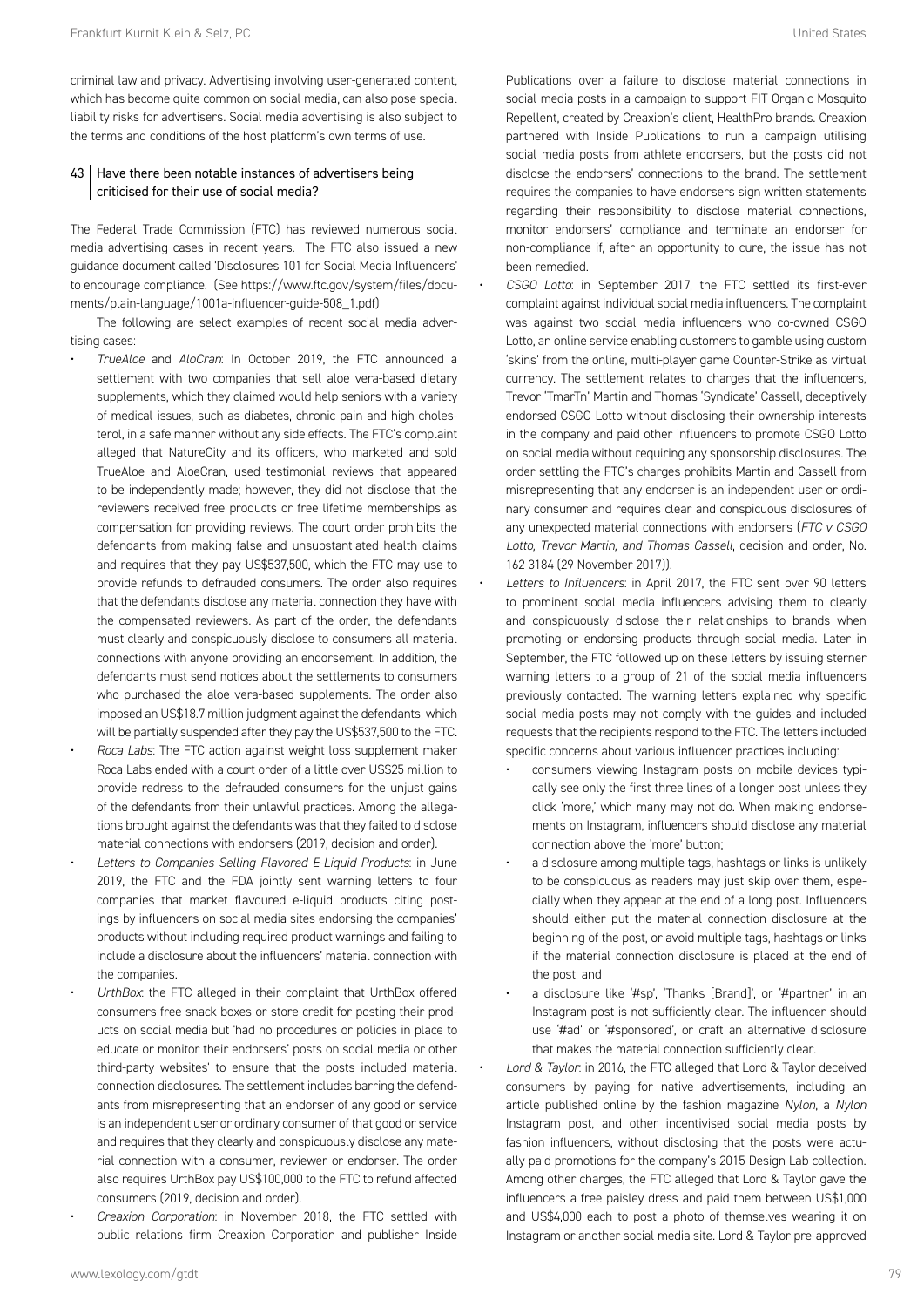each proposed post, and the influencers were obliged by contract to tag '@lordandtaylor' as part of the posts and to use the hashtag '#DesignLab' in the caption of the photos. According to the FTC, Lord & Taylor failed to require the influencers to disclose that they received the dresses for free or were paid by Lord & Taylor for their posts (consent order).

- *Warner Brothers*: in 2016, the FTC settled its lawsuit against Warner Bros Home Entertainment Inc, which included allegations that Warner Bros falsely represented that positive gameplay videos of its game Shadow of Mordor posted by YouTube influencers reflected the independent opinions of impartial gamers and failed to adequately disclose the influencers' material connection to the company. In exchange for posting pre-approved videos designed to promote Warner Bros' game, the YouTube influencers received free access to the game and up to thousands of dollars in cash. The influencers were instructed to promote the game in a positive way and to place sponsorship information in the description box below the video, where it was not immediately visible. In many cases, the influencers did not disclose that Warner Bros had paid them to promote the game. The videos generated more than 5.5 million views on YouTube. The final order requires Warner Bros to clearly disclose material connections to influencers or endorsers. It also specifies the measures Warner Bros must take to educate and monitor what influencers do on the company's behalf, including, under certain circumstances, withholding payment or terminating influencers or ad agencies that do not comply with requirements (*In the matter of Warner Bros Home Entertainment Inc* (2016) (decision and order)).
- *Machinima*: Machinima, the operator of a popular YouTube network, settled FTC allegations that it paid influential gaming bloggers to create videos touting the new Xbox One without requirement for them to disclose that they were paid for their favourable reviews. The FTC also alleged that Machinima later recruited and paid more people to upload positive video reviews without requiring a disclosure (*FTC v Machinima* (2015) (consent order)).
- AmeriFreight: AmeriFreight, an automobile shipment broker, settled FTC allegations that it promoted customer website reviews without disclosing that the authors of such reviews were paid by the company (*FTC v AmeriFreight* (2015) (Consent Order)).
- *Deutsch LA*: ad agency Deutsch LA settled FTC allegations that agency employees promoted its client Sony's products on Twitter without disclosing that they were agency employees (*FTC v Sony and Deutsch LA* (2014) (consent order)).
- *In the matter of ADT LLC*, File No. 122 3121 (24 June 2014) (consent order): FTC charges alleged violations by ADT of section 5 of the FTC Act in connection with the company paying US\$300,000 (giving US\$4,000 worth of security products) to spokespeople hired to review, demonstrate and plug ADT's Pulse Home Monitoring System on high-profile TV and radio shows, and across the internet in articles and blog posts, without disclosing that they were paid to do so. The FTC's investigation also extended to Pitch Public Relations, LLC (the public relations firm), Village Green Network (the advertising network that published the blog posts), News Broadcast Network (the booking agency) and even one of the experts herself, Alison Rhodes-Jacobsen, when the FTC had not previously publicly addressed the obligations of an intermediary (ie, a party facilitating payments from a marketer to an endorser) for the failure of endorsers to disclose material connections with marketers.
- *Cole Haan Inc*, FTC File No. 142-3041 (20 March 2014) (closing letter): FTC investigation of Cole Haan's alleged violation of the endorsement guides in connection to Cole Haan's 'Wandering Sole Pinterest Contest', which instructed entrants to create Pinterest boards with images of Cole Haan shoes and pictures of their 'favorite places to wander' for a chance to win a US\$1,000 shopping spree, but did

not instruct contestants to label their pins and Pinterest boards to make clear they were pinning Cole Haan products in exchange for a contest entry.

- *HP Inkology*, FTC File No. 122-3087, (27 September 2012) (closing letter): FTC investigation into HP and its public relations firm for providing gifts to bloggers in exchange for posting content about HP Inkology, without adequately disclosing the material connection.
- *In the matter of Hyundai Motor America*, FTC File No. 112-3110 (16 November 2011) (closing letter): FTC investigation of Hyundai where bloggers were given gift certificates as an incentive to comment on or post links to the advertisements and were explicitly told not to disclose this information.
- *FTC v Reverb Communications Inc* (August 2010) (proposed consent Order): marketing and PR agency Reverb, hired by video game developers, settled charges that its employees posed as consumers and posted game reviews online without disclosing their affiliation with Reverb.

In 2008, the NAD reviewed a video clip disseminated by Cardo Systems, a manufacturer of wireless Bluetooth technology, as part of a viral marketing campaign on YouTube. The video depicted individuals using their mobile phones to pop popcorn kernels in close proximity. The NAD requested that the advertiser address concerns that the video clip communicated that mobile phones emit heat and radiation at a level that allows popcorn kernels to pop. Cardo argued that the video was made to create a 'buzz' and to depict something absurd. Cardo also questioned whether the popcorn video was 'national advertising' as the term is defined and used in the NAD's Policies and Procedures. The NAD found that video clips placed by advertisers on video-sharing websites such as YouTube, when controlled or disseminated by the advertiser, may be considered national advertising, and that the absence of any mention of a company or product name does not remove a marketing or advertising message from the NAD's jurisdiction or absolve an advertiser from the obligation to possess adequate substantiation for any objectively provable claims that are communicated to consumers (*Cardo Systems*, NAD Case No. 4934 (14 November 2008)).

The NAD reviewed Nutrisystem Inc's 'Real Consumers. Real Success' Pinterest board, featuring photos of 'real' Nutrisystem customers with weight-loss success stories. The customer's name, weight loss and a link to the Nutrisystem website appeared below each photo. The NAD determined that such 'pins' showcased atypical results and thus required clear and conspicuous disclosures noting typical results consumers could expect to achieve (*Nutrisystem Inc*, NAD Case No. 5479 (29 June 2012)).

The NAD reviewed advertising claims made by Coastal Contacts in a Facebook promotion offering 'free' products to consumers who 'liked' its Facebook page. It was the first time the NAD addressed 'like-gating' promotions, which require consumers to 'like' a company's Facebook page in order to gain access to sweepstakes, a coupon code or savings noted in an advertisement. The NAD determined that material terms of an offer should be disclosed before a consumer is required to 'like' a page (*1-800 Contacts*, NAD Case No. 5387 (25 October 2011)).

In the 2016 *BodyArmor* case, the NAD looked at the brand's links on its social media pages to consumer blogs with unsubstantiated claims, such as that BodyArmor is all natural and that Gatorade was junk. The NAD made clear that when an advertiser reports or links to third-party content on its own social media pages, it is responsible for the truthfulness and accuracy of that content (*BA Sports Nutrition (Body Armor SuperDrink)*, NAD Case No. 6026 (November 2016)).

The NAD also brought two actions in connection with advertising for FitTea: one against the advertiser, FitTea, itself, and one against its endorser, Kourtney Kardashian. In the action against FitTea, the NAD was concerned about the re-publication of Instagram posts on its website by the advertiser's paid endorsers because they did not include